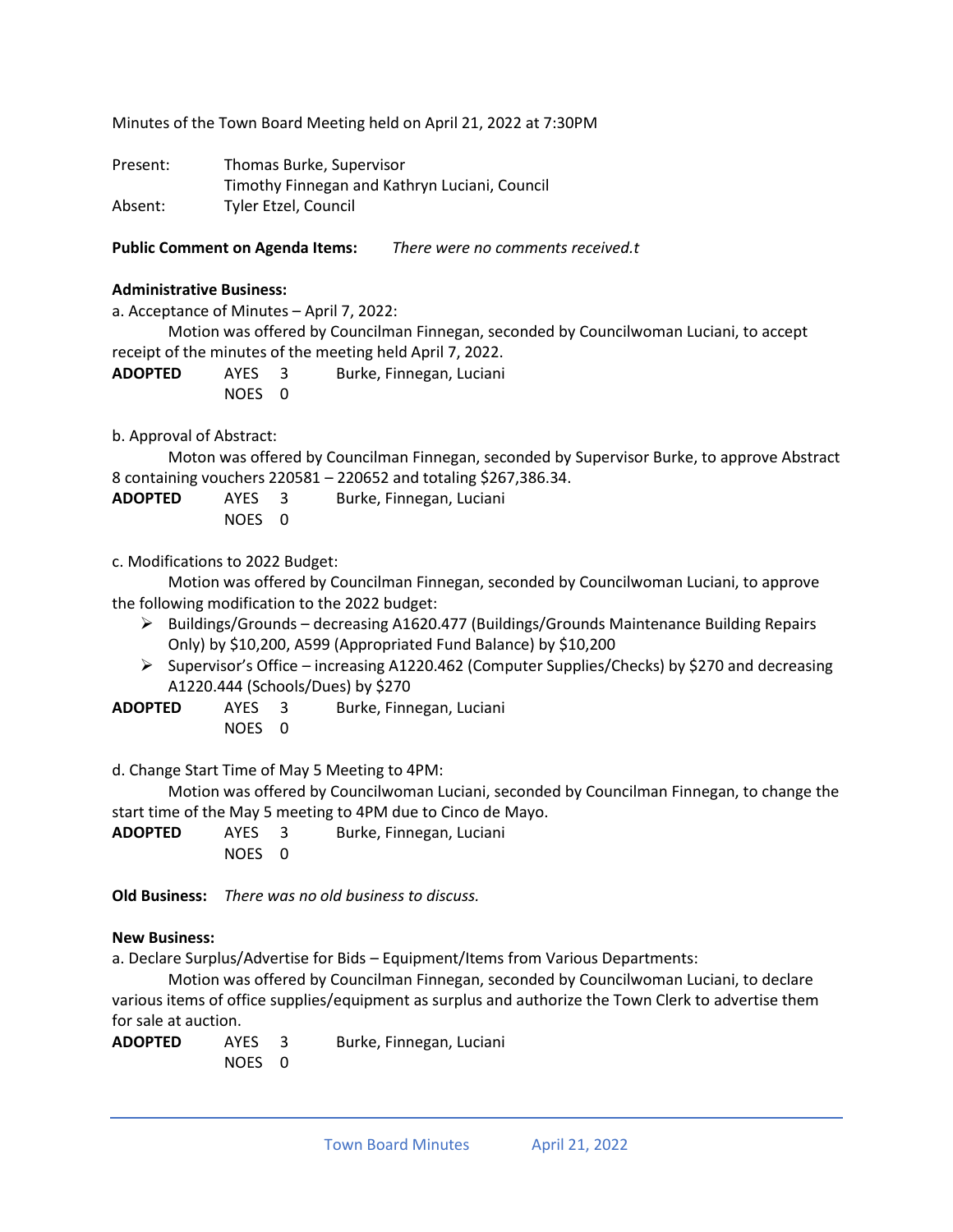b. Approve Waiver of Parade Permit Fee – Memorial Day Parade:

Motion was offered by Councilwoman Luciani, seconded by Councilman Finnegan, to waive all fees relating to the parade permit application for the Memorial Day Parade scheduled for May 29, 2022. **ADOPTED** AYES 3 Burke, Finnegan, Luciani NOES 0

c. Resolution – Standard Workday for Elected Officials:

Motion was offered by Councilman Finnegan, seconded by Councilwoman Luciani, to resolve that the Town of Woodbury hereby establishes the following as the standard work days for elected and appointed officials and will report the following days to the New York State and Local Employees' Retirement System based on the record of activities maintained and submitted by these officials to the clerk of the body:

| Title                    | Name                          | Standard<br>Work<br>Day<br>(hrs/day) | Term Begins/Ends           | Participates<br>in.<br>Employer's<br>Time<br>Keeping<br>System<br>(Y/N) | Average<br>Days<br>Reported<br>(per<br>month) |  |
|--------------------------|-------------------------------|--------------------------------------|----------------------------|-------------------------------------------------------------------------|-----------------------------------------------|--|
| <b>Elected Officials</b> |                               |                                      |                            |                                                                         |                                               |  |
| Supervisor               | <b>Thomas</b><br><b>Burke</b> | 8                                    | $1/1/2022$ -<br>12/31/2023 | No.                                                                     | 21.68                                         |  |
| <b>Town Clerk</b>        | <b>Desiree</b><br>Potvin      | 8                                    | $1/1/2022$ -<br>12/31/2025 | <b>No</b>                                                               | 18.98                                         |  |
| Town Justice             | David<br>Hasin                | 8                                    | $1/1/2022$ -<br>12/31/2025 | No.                                                                     | 7.48                                          |  |
| <b>Town Justice</b>      | <b>Bruce</b><br>Schonberg     | 8                                    | $1/1/2021$ -<br>12/31/2024 | <b>No</b>                                                               | 6.65                                          |  |
| <b>Town Council</b>      | Timothy<br>Finnegan           | 8                                    | $1/1/2022$ -<br>12/31/2025 | No                                                                      | 1.62                                          |  |

**ADOPTED** AYES 3 Burke, Finnegan, Luciani NOES 0

d. CO16 – JPB Pool – Various Plumbing Fixtures:

Supervisor Burke stated this item is being tabled to the next meeting.

EXTRA ITEM – Request for Exemption from Taxation – Village of Kiryas Joel Properties:

Clerk Potvin stated the following on behalf of Attorney McKay *"the Village of Kiryas Joel sent a letter to the town, on or about February 28, 2022, requesting a real property tax exemption for several properties owned by Kiryas Joel within the Town of Woodbury. In the past several years the Town and Village of Kiryas Joel have been litigating over Village of Kiryas Joel's claimed entitlement for property tax exemptions and/or reduction of the tax assessment of these properties. Specifically, the State Supreme Court and Appellate Division determined that the town had the right to assess two water*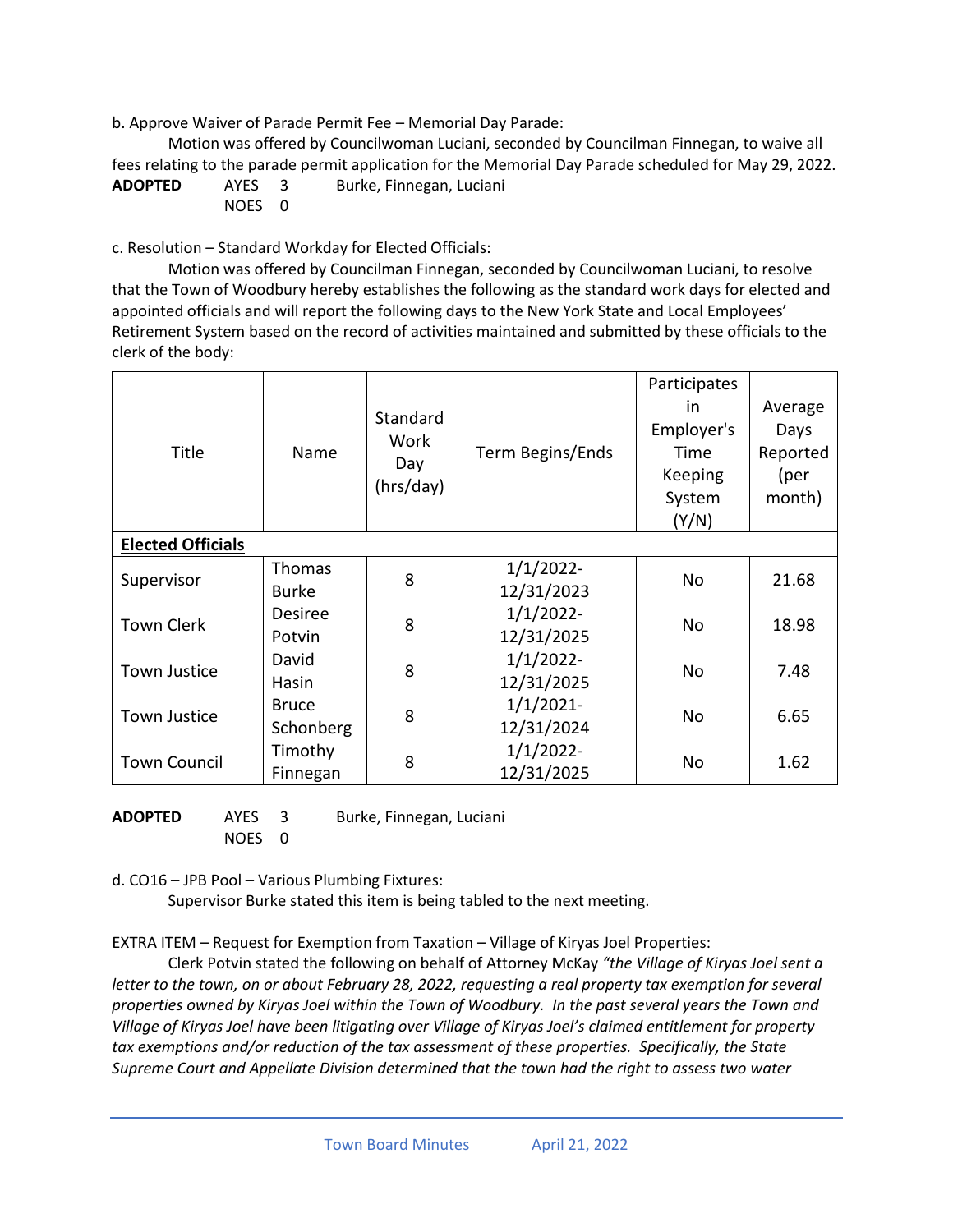*pipeline parcels, which are among the properties for which Kiryas Joel is now seeking an exemption. Kiryas Joel states that the other properties are "municipal water properties" and should be exempt pursuant to NYS Real Property Law 406. In the past, the Town has chosen to deny the request pursuant to Real Property Tax Law 406(3), which provides the town board with the discretion to grant or deny the request. The issue of whether or not Kiryas Joel is entitled to these exemptions is presently pending in Orange County Supreme Court."* He suggested the Board act in a way which is consistent with its prior determination such that the vote would be to deny the exemption pending the determination of the Orange County Supreme Court.

Motion was offered by Councilman Finnegan, seconded by Supervisor Burke, to approve the following resolution:

**WHEREAS** on or about February 28, 2022, the Town of Woodbury ("Town") received a written request from the Village of Kiryas Joel ("Village") seeking to have certain properties owned by the Village located within the Town exempted from taxation pursuant to Real Property Tax Law section 406(3); and

**WHEREAS** the Village's request seeks an exemption from taxation for the parcels identified by section, block and lot as: 213-1-64.1; 213-1-49; 202-1-19; 247-4-16; 205-4-8; 999-7-1 and 999-7-2, based upon the assertion that the parcels are used for "water supply purposes";

# **NOW, THEREFORE, BE IT HEREBY**

**RESOLVED** that pursuant to the authority vested in the Town Board by Real Property Tax Law section 406(3), the requested tax exemptions for the properties listed herein are denied.

| <b>ADOPTED</b> | AYES 3 | Burke, Finnegan, Luciani |
|----------------|--------|--------------------------|
|                | NOES 0 |                          |

# **Department Reports/Committee Minutes:**

a. Supervisor Report:

Motion was offered by Councilman Finnegan, seconded by Councilwoman Luciani, to approve the Supervisor's Report for March 2022 with receipts totaling \$164,154.05 and disbursements totaling \$1,105,674.19.

**ADOPTED** AYES 3 Burke, Finnegan, Luciani

NOES 0

- b. Town Clerk's Report March 2022
- c. Animal Control Report March 2022
- d. Police/Communications Report March 2022
- e. Buildings/Grounds Report March 2022
- f. Parks and Recreation Committee Minutes March 15, 2022
- g. Police Commission Minutes March 3, 2022
- h. Library Director Report March 2022
- i. Library Board Minutes March 22, 2022
- j. Beautification Committee Minutes March 3, 2022
- k. Budget vs. Actual March 2022

## **Public Comment:**

Brandon Calore, Chairman of the Parks and Recreation Committee, noted some events the department will be holding in the upcoming months – April is "Fly a Kite" month, May is "Chalk Art" month. They are also working on programs for the summer (campouts, basketball, exercise, adult movie night). He urged all to take advantage of what the parks department has to offer the community. Supervisor Burke stated he has attended the Committee meetings and he feels the members are doing a great job coming up with all these events.